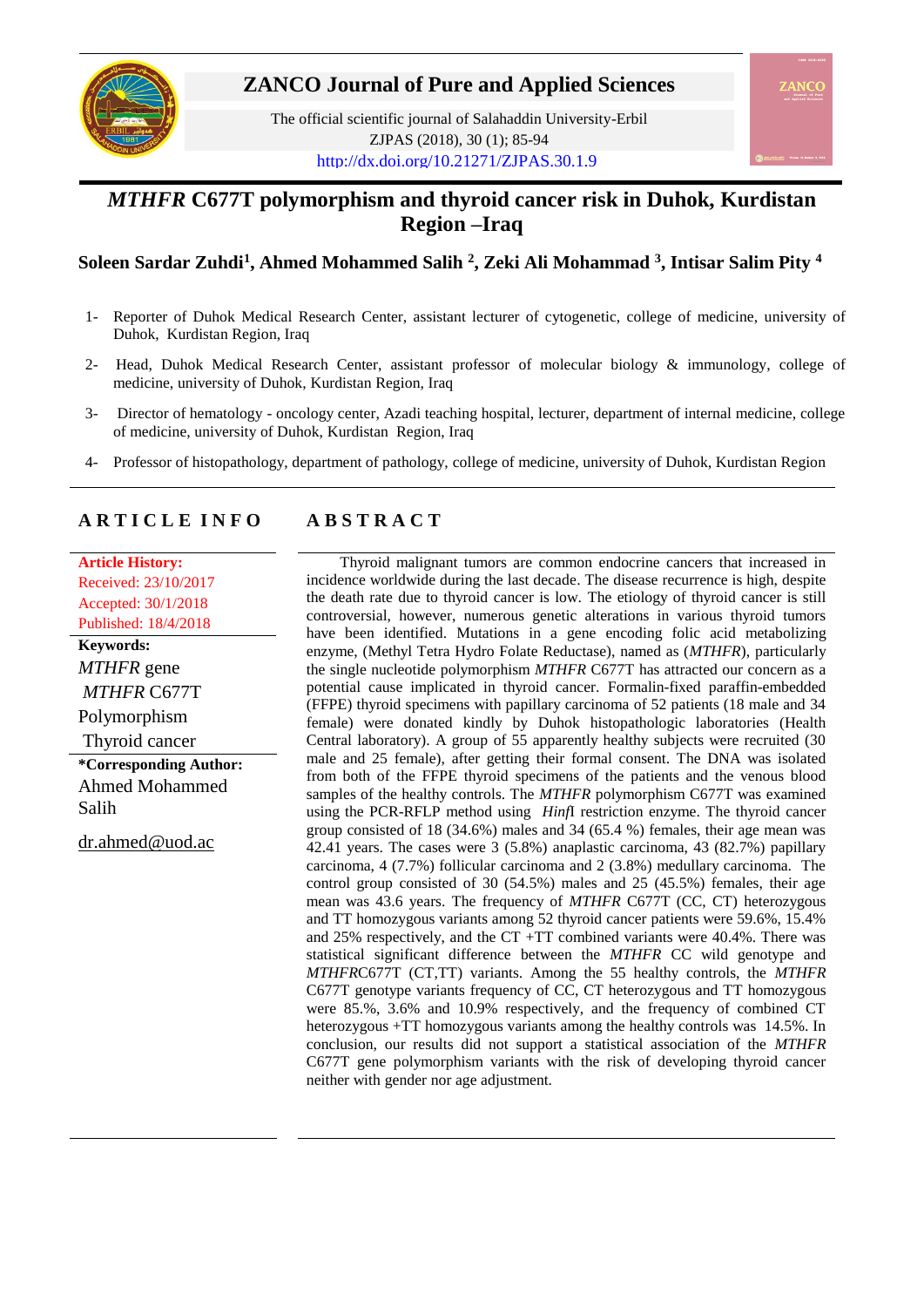### **1. INTRODUCTION**

 Thyroid cancer is a common endocrine malignancy that has rapidly increased in global incidence in recent decades, it forms 1-10% of all cancers in women, 1-3% in men and about 1.4% in children (Jamil *et al*.,2011; Howlader *et al*.,2012). In Iraq, the prevalence of thyroid cancer is 1.01/100,000. In Kurdistan Region-Iraq, thyroid cancer crude rates reported during 2007, 2008 and 2009 periods ranged from 0.28-0.57/100,0005 (Othman *et al*., 2011; World health organization WHO,2004; Othman, 2011). The recurrence rate of the disease is relatively high, but the death rate among thyroid cancer patients is low (Tuttle *et al*.,2010). Several histopathological types with various cellular origins and characteristics with prognostic importance are defined to be associated with thyroid cancer. (DeLellis *et al*.,2004 ), those cells are of two types, follicular thyroid cells and parafollicular C cells, and thyroid cancer cells are derived from them. The majority of malignant thyroid tumors are derived from follicular thyroid cells which include anaplastic thyroid cancer, papillary thyroid cancer, follicular thyroid cancer, and poorly differentiated thyroid cancer, where as parafollicular C cell-derived medullary thyroid cancer (MTC) has a small proportion among thyroid malignancies( Howlader *et al*.,2012).

The exact cause of thyroid malignancies is yet unknown, but ionizing radiation could be regarded as the most verified cause of thyroid cancer, specifically when radiation exposure happens at younger ages, also iodine deficiency in diet has been found to be linked to this type of pathology (Ron *et al*., 1995; Lund *et al*., 1999). Molecular genetic changes that have a crucial role in the tumor formation of different thyroid cancers have been reported. The T1799A transverse point mutation of *BRAF* gene is an example of a mutated gene that encodes BRAF-V600E mutant protein that leads to the activation of the serine/threonine kinase signaling pathway constitutively (Cohen *et al*., 2003;Fukushima *et al*.,2003). *BRAF*V600E mutation occurs in approximately 45% of PTCs (Xing M, 2005). Few other rare mutations in *BRAF* gene are reported in papillary thyroid cancer that affect nucleotides around codon 600, which activate the BRAF serine/threonine kinase pathway constitutively (Hou P, 2007; Trovisco *et al*., 2005). RAS mutations are the second in the prevalence related to *BRAF* mutations associated with thyroid cancer. The other genes that are identified to be implicated in thyroid tumor-genesis are β-catenin (*CTNNB1*) (Garcia-Rostan *et al*., 1999 ; Garcia- Rostan *et al*., 2001), *TP53(*Fagin *et al*., 1993*;* Donghi *et al*., 1993*)*, isocitrate dehydrogenase 1 (*IDH1*) (Murugan *et al*., 2010; Hemerly *et al*., 2010), anaplastic lymphoma kinase (*ALK*) (Murugan *et al*, 2011) and epidermal growth factor receptor (*EGFR*) (Murugan, Dong J *et al*., 2011).It has also been suggested that individuals possessing a modified ability to metabolize carcinogens are at increased risk of cancer (Laverdiere *et al*, 2002; Matsuo *et al*, 2004). A gene encoding folic acid metabolizing enzyme, methylenetetrahydrofolate reductase *MTHFR* C677T mutation has attracted our concern as a potential cause implicated in thyroid cancer. The balances the pool of folate coenzymes is controlled by the *MTHFR enzyme,* which is a fundamental enzyme in the DNA synthesis and methylation, both processes are found to be implicated in carcinogenesis of many types of cancers. Studies concerning the *MTHFR* gene polymorphisms have suggested that the low activity of folate metabolizing enzyme is regarded as risk factor in carcinogenesis (Laverdiere *et al*, 2002; Matsuo *et al*, 2004). The *MTHFR* gene is located on chromosome 1p36.3 and gathers a 2 Kbp coding site with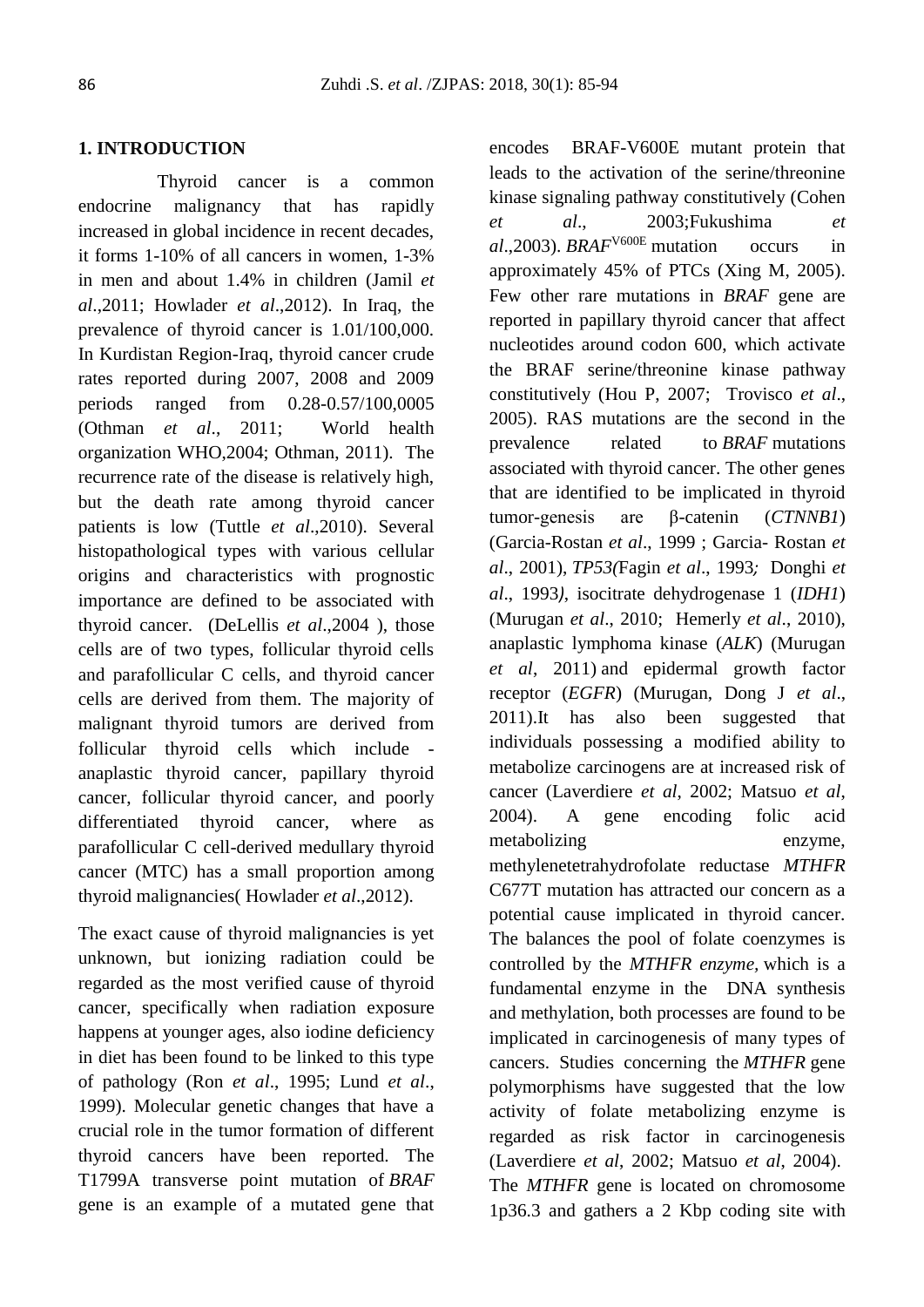eleven exons (Langevin *et al*, 2009). It plays an important role in the regulation of cellular methylation by assisting the conversion of 5, 10- methylene tetrahydro folate to 5 methyltetrahydrofolate (Lee *et al*, 2004), the latter aids in the remethylation of homocysteine to de novo methionine (Macis *et al*, 2007), which serves as a precursor for the Sadenosylmethionine, a universal methyl donor for methylation reactions (Hosseini *et al*, 2011). Low dietary folate intake, decreased metabolism with no auxiliary folate intake might results in broken DNA molecules, increasing the mutagenesis rate and changes in the methylation profile of the DNA, in turn, affect the expression pathways of many genes (Kotsopoulos *et al*, 2008; Chou *et al*, 2006).So far, there is a controversy over the association between *MTHFR* C677T mutation with the PTC. Furthermore, very few works have studied this gene mutation in PTCs. In our study, we attempted to analyze the relationship between *MTHFR* C677T mutation and PTCs in Duhok city population.

### **2. MATERIALS AND METHODS**

#### **2.1. Subjects and methods**

 This case control study has been conducted in Duhok Medical Research Center (DMRC) at the college of medicine, university of Duhok, Kurdistan region-Iraq. The readily formalinfixed paraffin-embedded thyroid specimens containing papillary carcinoma of 52 patients (18 male and 34 female)were donated kindly by Duhok histopathologic laboratories (Health Central laboratory). The specimens were belonging to thyroid cancer patients that were diagnosed between the period of May 2011 and August 2015, and they have received no prior therapy at the time of biopsy taking. All of the histopathological diagnoses and thyroid tumor staging was conducted previously by Pity et al(2015),briefly, a tissue section of four micron-thick was taken from each tumor specimen, stained with Hematoxylin and Eosin (H&E) for microscopic histopathologic diagnosis (Pity *et al*, 2015).DNA was extracted from the tissue sections using (Qiagen kit-USA) according to the manufacturer instructions. The DNA concentration and purity was measured with the use of nanodrop spectrophotometer. For the control group, a group of 55 apparently healthy subjects were recruited (30 male and 25 female), after getting their formal consent, a sample of 5 milliliter of venous blood was collected from each and the DNA was extracted from each sample. For the *MTHFR* gene polymorphism study, the *MTHFR* C677T was genotyped using the PCR-RFLP method according to Frosst *et al* (1995)with minor modifications. The primers targeting the *MTHFR* gene sequence flanking the regions close to C677T mutation prone point were designed with the help of NCBI software and provided by (Jena Bioscience, Germany), the primers were forward ( 5' GCCTCTCCTGACTGTCATCC3') and reverse 5'GGAGCTTATGGGCTCTCCTG3'). PCR of 14.4µl volume was conducted in 0.5 mL size PCR tubes consisting of 10 µl ready to use PCR master mix from Applied Bioscience, (containing *Taq* polymerase, dNTPs and PCR buffer), 0.8 µl each of the forward and reverse primers and 2.8 µl (40-60 ng) of genomic DNA from each sample. The PCR thermal cycling has been carried out in a thermal cycler (Applied bioscience) according to Abdul K. Siraj *et al*. 2008 with a few modifications, briefly the thermal conditions and cycling durations composed of: denaturation at 95°C for 5 minutes, followed by 40 cycles, denaturation at 95°C for 30 seconds, annealing at 66<sup>o</sup>C for 30 seconds, extension at 72°C for 30seconds, and a final extension at 72°C for 7 minutes(Abdul K. Siraj *et al*. 2008). The PCR products were digested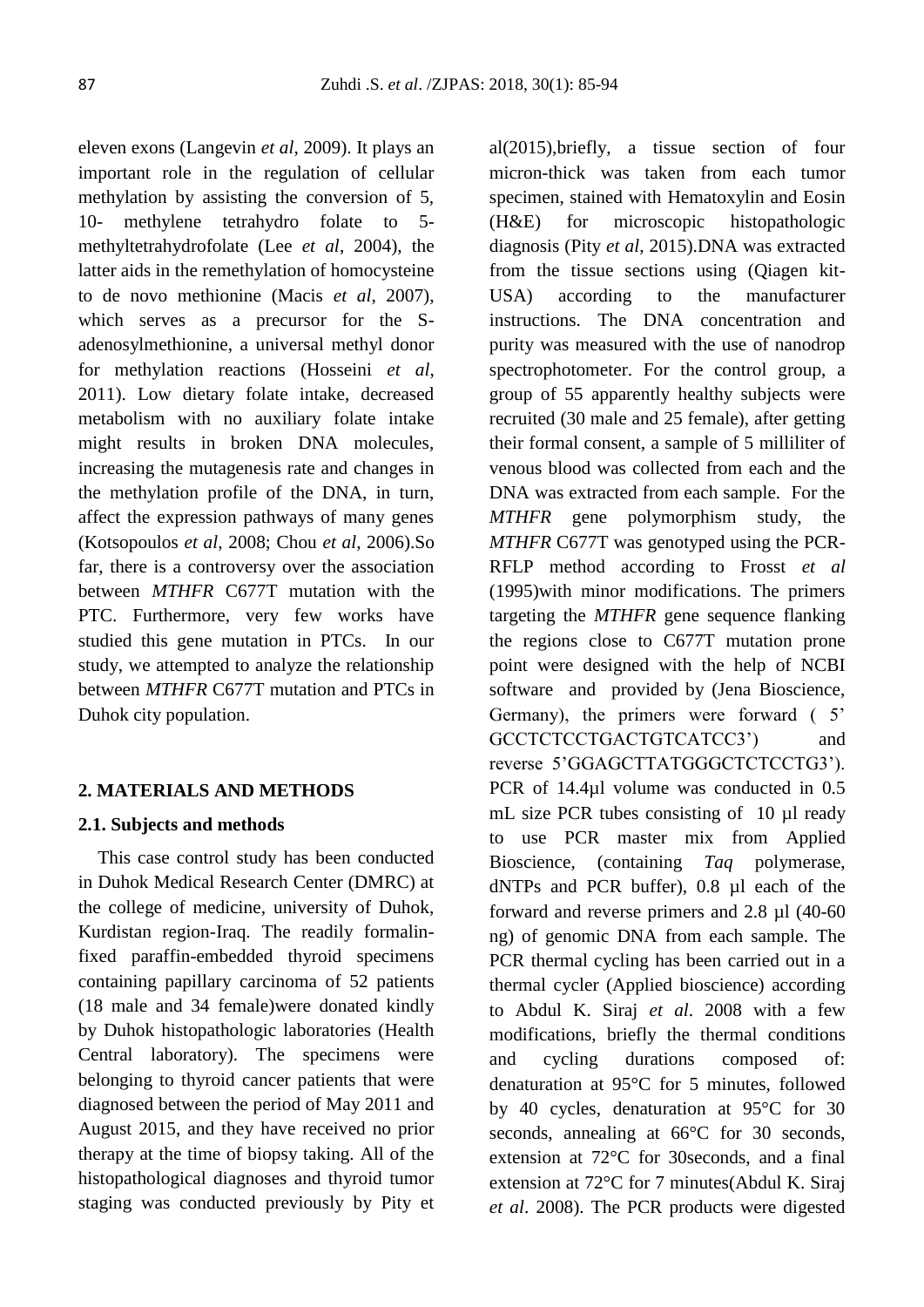with *Hinf*I restriction enzyme in a total volume of 15.52µl consisted of: 14.4 µl PCR product, 1 µl restriction buffer (Promega, USA), 0.12 µl bovine serum albumin and 0.2 µl *Hinf*I restriction enzyme (Jena Bioscience, Germany). The digestion mix was incubated at  $37 \text{ °C}$  for 24 hours in a shaking water bath. The DNA fragments resulted from *Hinf*I enzymatic digestion were separated on a 2.0% agarose gel electrophoresis and observed by UV light.

#### **2.2. Statistical analysis**

Unpaired Student's *t* test was used to compare the differences of genotype and allelic frequencies between the cases and controls. The odds ratio and 95% confidence interval was depended to provide a measure for the strength of association. The SPSS statistical package (version 11.0)was used to calculate all of the statistical analyses at significant p value< 0.05 (Abdul K. Siraj *et al*. 2008).

### **3. RESULTS AND DISCUSSION**

Study population characteristics are shown in Table 1. In this study, a total of 52 thyroid cancer cases and 55 healthy controls are involved. The thyroid cancer cases consisted of 18 (34.6%) males and 34 (65.4 %) females, their age mean was 42.41 years with age median of 41 years. The cases were 3 (5.8%) anaplastic carcinoma, 43 (82.7%) papillary carcinoma, 4 (7.7%) follicular carcinoma and 2 (3.8%) medullary carcinoma. The control group consisted of 30 (54.5%) males and 25 (45.5%) females, their age mean was 43.6 years. There was no significant difference (p value  $> 0.05$ ) between the age means of both of the thyroid cancer group and the control group. There was statistically significant effect of gender on the rate of thyroid cancer cases, the female rate was significantly higher than the

male thyroid cancer cases. The oligonucleotide primers used in the current study that target the *MTHFR* gene are producing a 254 base pair DNA band on agarose gel, for the RFLP, the *hinf*I restriction enzyme cuts the PCR products and yields two DNA bands on agarose gel with 147 and 107 bp size (figure 1).

The distribution of MTHFR C677T genotypes among the thyroid cancer patients and the healthy controls groups is shown in table 2. The frequency of MTHFR (C677T) CC, CT heterozygous and TT homozygous variants among thyroid cancer patients were 59.6%, 15.4% and 25% respectively, and the CT +TT combined variants were 40.4%. There was statistical significant difference between the MTHFR CC variants and MTHFRC677T (CT,TT) variants ( $P \nmid 0.005$ )

Table 2 also shows the distributions for MTHFR C677T genotype variants among healthy control group, the frequency of CC, CT heterozygous and TT homozygous variants was 85.%, 3.6% and 10.9% respectively, and the frequency of combined CT heterozygous +TT homozygous variants among the healthy controls was 14.5%. Using unpaired Student's *t* test, the odds ratio (Ors) and confidence intervals (CIs) to analyze the effect of CT genotype on the frequency of thyroid cancer frequency, it is shown that CT genotype has affected the frequency of the thyroid cancer cases among the case group, however the effected did not reach the statistical significance (OR =  $0.9$ ; 95% CI =  $0.3$ -2.6; *t* test  $= 0.13$ ; P  $= 0.89$ ). Comparing the TT genotype variants between the disease group and the healthy control group, there was statistically no effect of the *MTHFR* C677T (TT genotype) mutation on the rate of the disease in the thyroid cancer group compare to the healthy group ((OR = 1.6; 95% CI = 0.6-4.45; *t* test = 1.02;  $P = 0.29$ . Comparison of the overall CT+TT combination genotype variants in thyroid cancer group with those in the healthy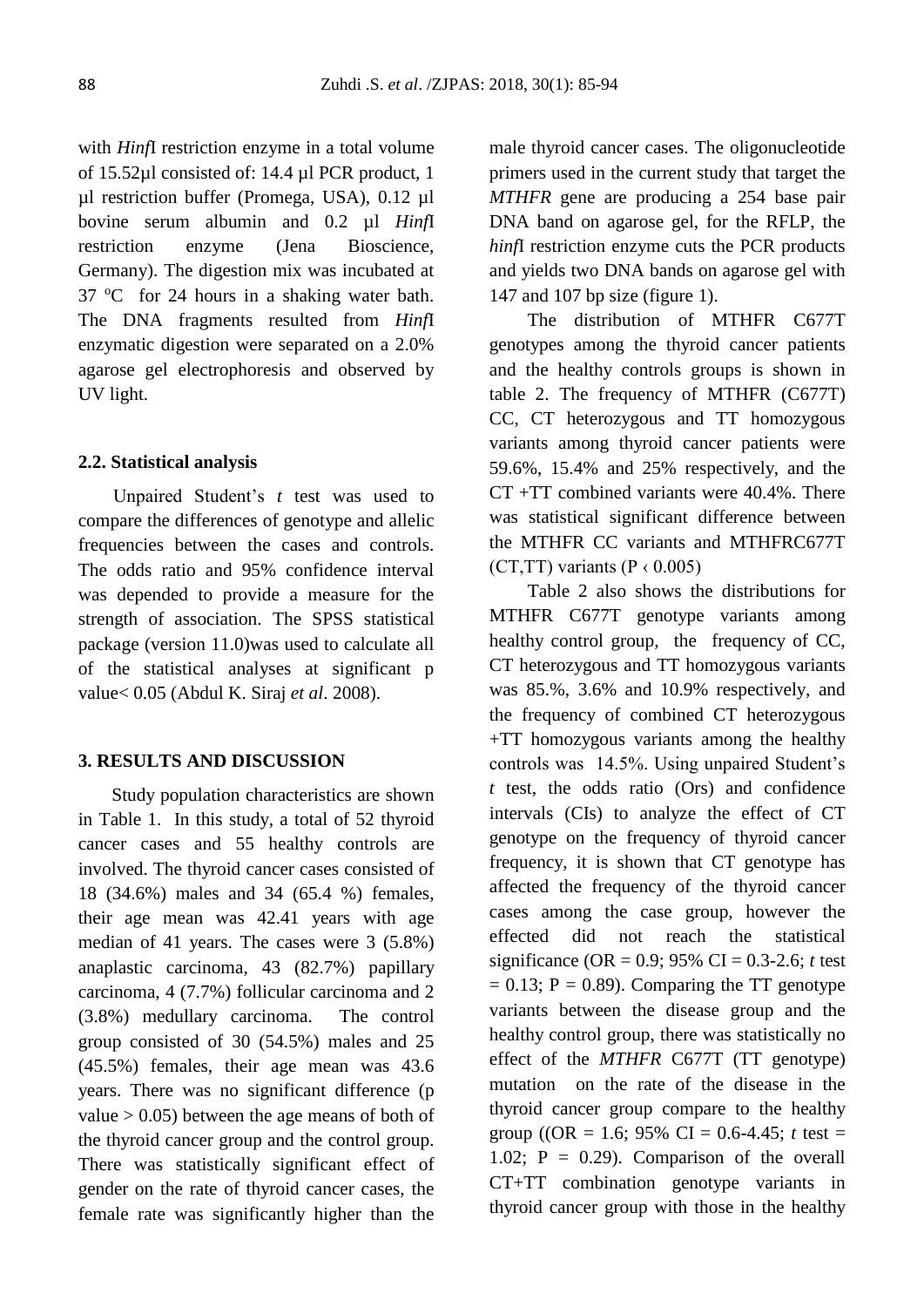control group, it is found that there was no significant effect of *MTHFR* C677T mutation on the frequency of thyroid cancer in the case group (OR = 1.3; 95% CI =  $0.6 - 2.8$ ; *t* test =  $0.6; P = 0.533$ .

The frequency of the *MTHFR* C677T mutation (CT and TT genotypes) distribution regarding the gender in both the thyroid cancer and the healthy group is shown in table 3. In thyroid cancer group, the frequency of *MTHFR* C677T (CT,TT) in the females and males was 57.1% and 42.9% respectively, and in the healthy control group it was 47.4% in the females and 52.6% in the males. The unpaired Student's *t* test showed that there was no significant difference between both of the groups regarding gender, also there was no significant effect of gender on the frequency of *MTHFR* C677T in the same group.

The present case-control study that has been conducted on 52 thyroid cancer patients and 55 healthy controls, to the best of our knowledge, this the first study that examines the association between the thyroid cancer and *MTHFR* C677T polymorphism in Kurdistan region. Our findings demonstrate a significant effect of the gender on the rate of thyroid cancer among the patients group, there was a statistical significant difference between the males and female developed thyroid cancer, since the female rate of the disease was higher significantly among the disease group. Thyroid cancer is the most common malignancy of the endocrine system and the seventh most common malignancy in women (Ortega *et al*, 2004). Our results are consistent with the overall database of the incidence of thyroid cancer across different geographic and ethnic populations (Curado *et al*, 2007). The histologic subtypes of thyroid cancer are affected by gender variation. Anaplastic thyroid cancer and medullary thyroid cancer, which are the most aggressive types of thyroid cancer, are shown to have similar rates of incidence in men and women. Although, differentiated thyroid cancer such as follicular thyroid cancer and papillary thyroid cancer, are found to be more common in woman, since, the fluctuation of sex hormones during a woman's menstrual cycle and pregnancy has been hypothesized as the reason for the gender disparity in papillary thyroid cancer. In particular, the peak incidence of papillary thyroid cancer has been observed in women aged 40–49 years, this being the age group at which most women approach or enter menopause ( Ortega J. *et al*, 2004; Kilfoy BA. *et al*, 2009).

. Other researchers have found that this disparity in gender is age-dependant, when women are found to have an earlier age of thyroid cancer onset but in men it is more aggressive at diagnosis. Moreover, in many studies, male gender is associated with a lower survival rate and higher mortality ( Gilliland *et al*, 1997; Kilfoy *et al*,2009). Also in the present study, we found no significant contribution of *MTHFR* C677T (CT+TT variants) mutation in thyroid cancer in the disease group, since the *MTHFR* wild type CC genotype rate (59.6%) was significantly higher than the mutated CT, TT variants rate (40.4%). These results are in consistent with the results obtained by Abdul K. *et al* (2008) when they found that *MTHFR* polymorphism is of no importance to the thyroid cancer (Abdul K. Siraj *et al*. 2008). From the current results, it seems that subjects with *MTHFR* C677T single nucleotide mutation have about 1.5 times less risk getting thyroid cancer than those with the wild genotype of *MTHFR* (CC). Comparing our results with those obtained by others who investigated the association of *MTHFR* C677T polymorphism with other various tumors, they are consistent to an extent that no one strictly confirmed the association of the *MTHFR* C677T with thyroid cancer development. In an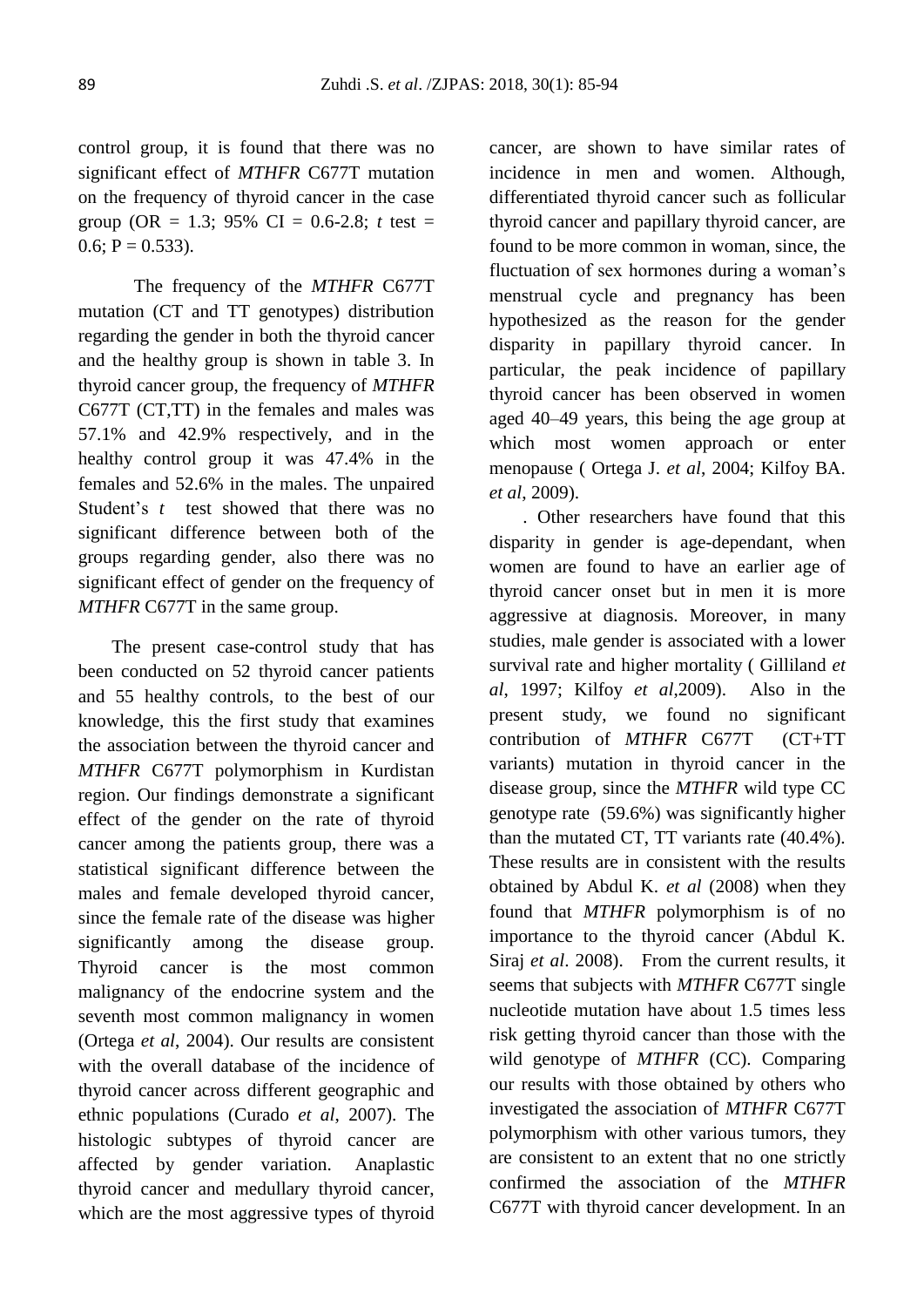Indian Caucasian population study, it has been shown that individuals with 677 C>T substitution in the *MTHFR* gene have a 3.5 fold lower risk of breast cancer (OR = 3.41, 95%CI = 3.1–3.7, P<0.02) (Mir *et al*, 2008). Also Cui et al (2011) found that the co- existence of 677 TT homozygous with 677 CT heterozygous of *MTHFR* shown to confer a protection effect against the risk of squamous cell carcinoma (Cui *et al*, 2011). But in some other studies, the lack of association between *MTHFR* variants and the risk of breast cancer has been reported in south Indian populations (Kalyankumar *et al*, 2006; Alberg *et al*, 2000). Furthermore, Cui et al (2011) found that the *MTHFR* 677 CT and TT variants conferred a weak protection from lung cancer (Cui *et al*, 2011). Also, there are conflicting data regarding the role of *MTHFR* in cervical cancer susceptibility and presentation of cervical cancer have been reported by series of case-control studies (Prasad *et al*, 2011; Kohaar *et al*, 2010; Nandan *et al*, 2008; Zoodsma *et al*, 2005; Lambropoulos *et al*, 2003). In table 3, the gender adjusted differences between both the thyroid cancer group and the healthy control group, there was no significant difference regarding the *MTHFR* C677T genotypes between both genders in both groups, in contrast to the findings in the current study a meta analysis conducted by Yan *et al* (2014), they found that *MTHFR* C677T polymorphism is associated with thyroid cancer both in Caucasians and Asians (Yan *et al*, 2014), this could be due to the larger population size they compared in many studies as a meta analysis. Worldwide studies have emphasized that folate levels exerts a protective role in a different cancers. Based on the importance of *MTHFR* in maintaining the level of folate, the *MTHFR C677T* variants polymorphism has been explored in various types of cancer, included colorectal, thyroid, breast, ovarian, and cervical cancer (Prasad *et al*, 2011). Overall, our results did not support a statistical association of the *MTHFR* C677T polymorphism with the risk of developing thyroid cancer neither gender association with the gene variants, other researchers also stated that the *MTHFR* C677T is not a potential risk factor for developing thyroid cancer, also Parsad *et al* (2011) stated that the C677T mutation in the *MTHFR* gene plays as a risk factor for colorectal cancer but not the cervical, thyroid, and breast cancers and the variants are not gender-specific (Prasad *et al*, 2011). The small sample size investigated in this study is a limitation that could be affecting on the discrepancy of the results. Moreover, further studies with larger sample size of different populations are necessary to investigate the molecular contribution of *MTHFR* polymorphism in the thyroid cancer molecular pathology and its association with age and gender.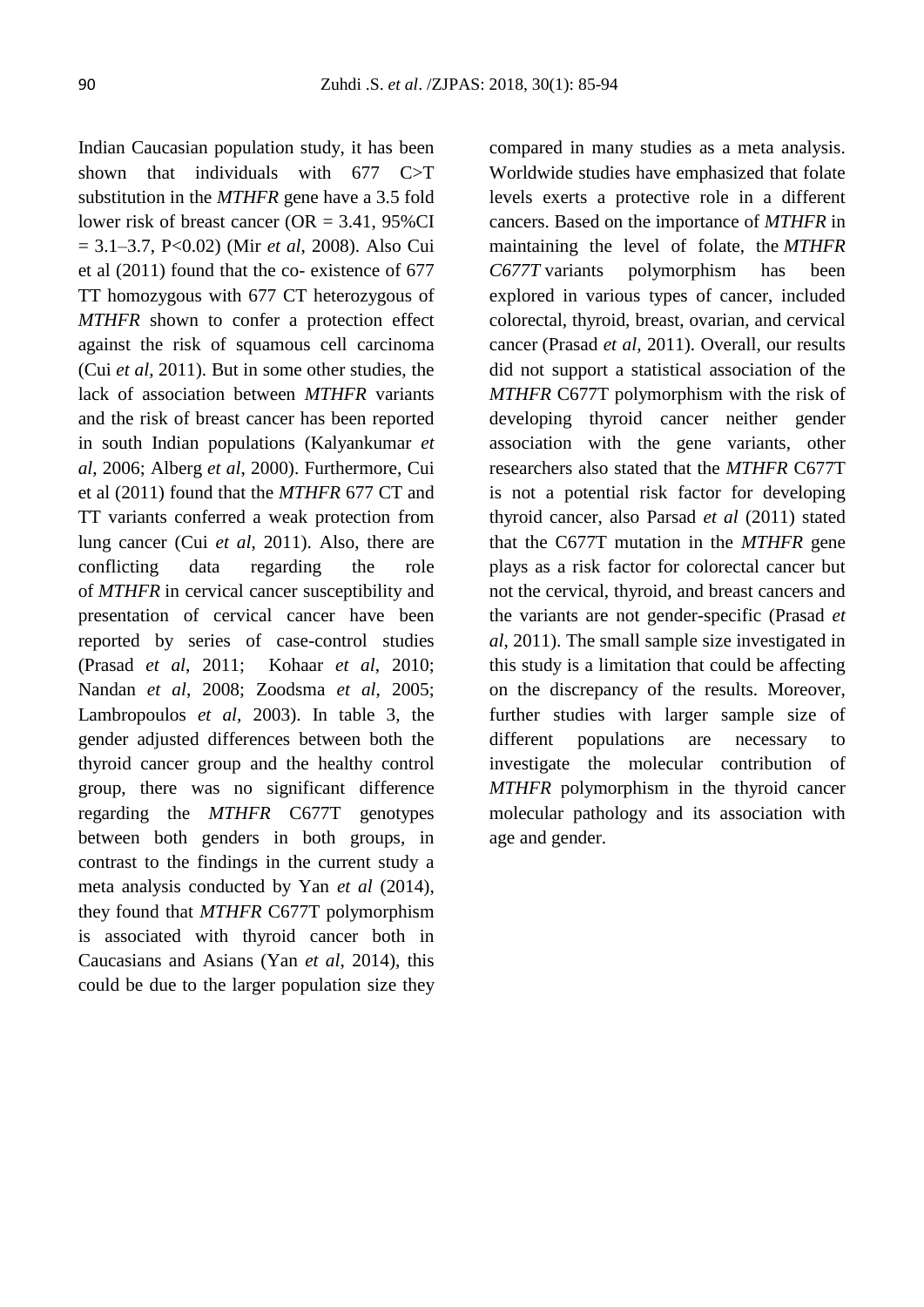|                             |            | <b>Male</b>  | Female       | Age range<br>(year) | Age mean<br>(Year) | Age median<br>(Year) |
|-----------------------------|------------|--------------|--------------|---------------------|--------------------|----------------------|
| <b>Thyroid cancer cases</b> | $(n=52)$   | 18(34.6%)    | $34(65.4\%)$ | 19-72               | 42.41              | 41                   |
| Anaplastic carcinoma        | $3(5.8\%)$ | $1(33.3\%)$  | 2(66.7%)     |                     |                    |                      |
| Papillary carcinoma         | 43(82.7%)  | $14(26.9\%)$ | 29(55.8%)    |                     |                    |                      |
| Follicular carcinoma        | $4(7.7\%)$ | $1(1.9\%)$   | $3(5.8\%)$   |                     |                    |                      |
| Medullary carcinoma         | $2(3.8\%)$ | $2(3.8\%)$   | $0(0.0\%)$   |                     |                    |                      |
| <b>Healthy Controls</b>     |            | 30(54.5%)    | 25(45.5%)    | 20-70               | 43.6               | 43                   |
| $(n=55)$                    |            |              |              |                     |                    |                      |

#### **Table1. Characteristics of the study population**

**Table2. MTHFR C677T distribution and their genotype (CT, TT and CT+TT) association with thyroid cancer**

| MTHFR C677T         | Thyroid cancer $n$ (%) | Control $n$ $(\%)$ |
|---------------------|------------------------|--------------------|
| CC (Wild type)      | $31(59.6\%)$           | 36(65.5%)          |
| CT (Heterozygous)   | 8 (15.4%)              | $10(18.2\%)$       |
| TT (Homozygous)     | 13 (25%)               | $9(16.3\%)$        |
| $CT+TT$ combination | $21(40.4\%)$           | 19 (34%)           |

**Table3. Gender association with MTHFR C677T in thyroid cancer and controls**

| Group                    |                                  | MTHFR C677T (CT, TT genotypes) $n\binom{0}{0}$ |  |  |
|--------------------------|----------------------------------|------------------------------------------------|--|--|
|                          | Thyroid cancer group $(n=52)$ :  |                                                |  |  |
| $\overline{\phantom{a}}$ | Females                          | $12(57.1\%)$                                   |  |  |
| $\overline{\phantom{a}}$ | Males                            | $9(42.9\%)$                                    |  |  |
|                          | Healthy control group $(n=55)$ : |                                                |  |  |
| $\overline{\phantom{a}}$ | Females                          | $9(47.4\%)$                                    |  |  |
| $\overline{\phantom{a}}$ | Males                            | 10(52.69)                                      |  |  |



Fig.1: PCR- RFLP analysis: An agarose gel electrophoresis (2%) illustrating restricted fragments of *MTHFR* polymorphism (C677T). Lane1: 100 bp DNA ladder. Lane 2,4,5,7, 8 and 9 (254 bp fragment): *MTHFR* C/C wild genotype. Lane 3 (147 & 107 bp): *MTHFR* T/T homozygous genotype. Lane 6 (257, 147 & 107 bp): *MTHFR* C/T heterozygous genotype.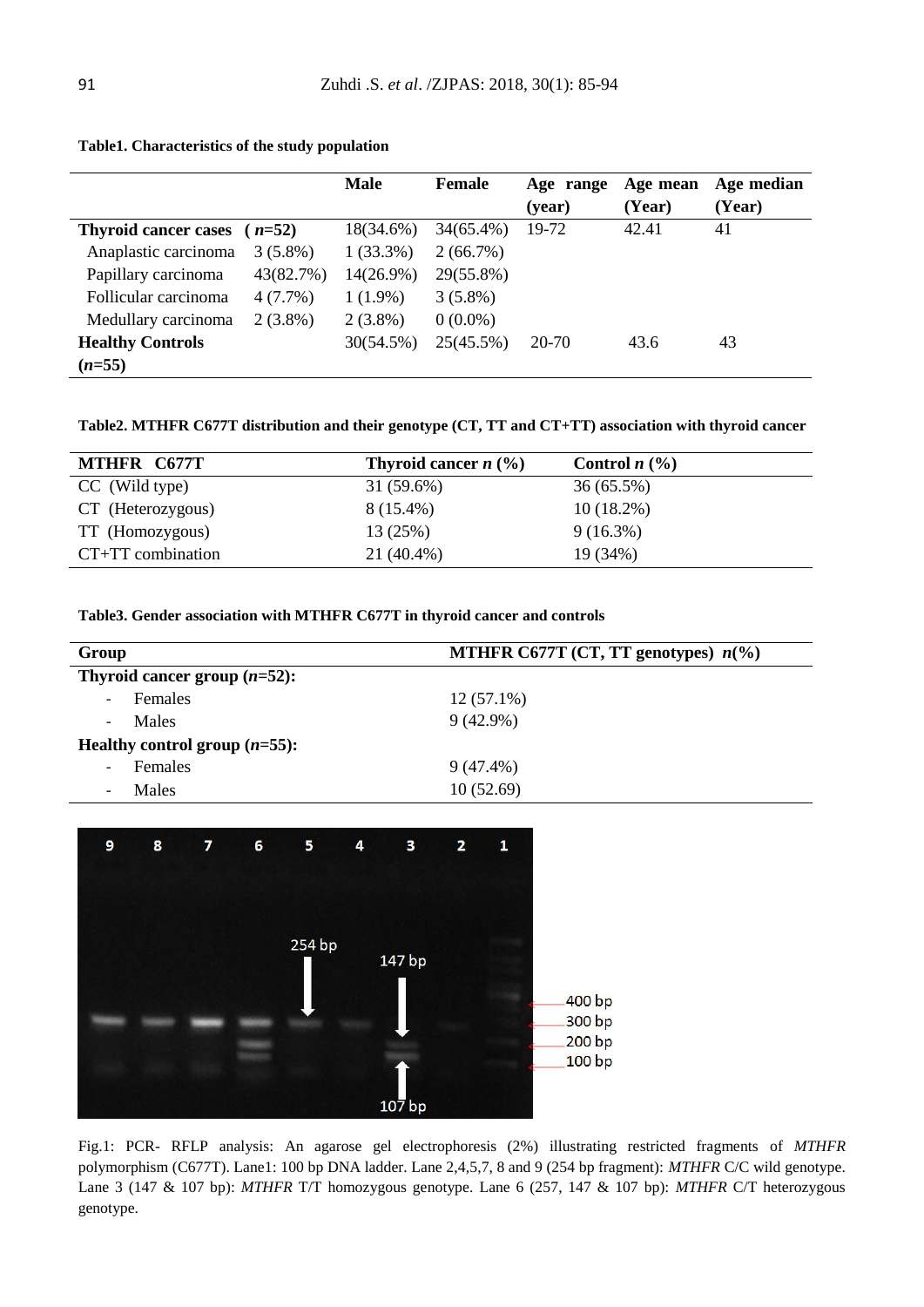#### **4. CONCLUSIONS**

 Our results in the present study did not support a statistical association of the *MTHFR* C677T gene polymorphism variants with the

risk of developing thyroid cancer neither with gender nor age adjustment.

#### **REFERENCES**

ABDUL K SIRAJ, MUNA IBRAHIM, MAHA AL-RASHEED, JEHAD ABUBAKER, RONG BU, SHAKAIB U *et al*. 2008. Polymorphisms of selected Xenobiotic Genes contribute to the development of Papillary Thyroid Cancer susceptibility in Middle Eastern population. BMC Medical Genetics, 9,61.

ALBERG AJ, SELHUB J, SHAH KV, et al. 2000. The risk of cervical cancer in relation to serum concentrations of volate, vitamin  $B_{12}$ , and homocysteine. Cancer Epidemiol Biomarkers Prev, 9, 761–4.

CHOU YC, WU MH, YU JC, LEE MS, YANG T. 2006. Genetic polymorphisms of the methylenetetrahydrofolate reductase gene, plasma folate levels and breast cancer susceptibility: a casecontrol study in Taiwan. Carcinogenesis, 27, 295– 2300.

COHEN Y, et al. 2003. BRAF mutation in papillary thyroid carcinoma. J Natl Cancer Inst, 95, 625–627.

CUI LIAN-HUA, MIN-HO SHIN, HEE NAM KIM, HYE-RIM SONG, JIN-MEI PIAO, SUN-SEOG KWEON, JIN-SU CHOI, WOO-JUN YUN, YOUNG-CHUL KIM, IN-JAE OH, KYU-SIK KIM CUI *et al*. 2011. Methylenetetrahydrofolate reductase C677T polymorphism in patients with lung cancer in a Korean population. Medical Genetics, 12:28.

CURADO MP, EDWARDS B, SHIN HR *et al.* 2007. (Eds). *Cancer Incidence in Five Continents.* IARC Scientific Publications, *4,* 160. IARC.

DELELLIS, RA.; LLOYD, RV.; HEITZ, PU.; ENG, C. 2004. World Health Organization

#### **Conflict of Interest**

Nothing to declare.

Classification of Tumours. Pathology And Genetics Of Tumors Of Endocrine Organs. IARC Press.

DONGHI R, et al. 1993. Gene p53 mutations are restricted to poorly differentiated and undifferentiated carcinomas of the thyroid gland. J Clin Invest., 91, 1753.

FAGIN JA, et al. 1993. High prevalence of mutations of the p53 gene in poorly differentiated human thyroid carcinomas. J Clin Invest.,91, 179– 184.

FROSST P, BLOM HJ, MILOS R, GOYETTE P, SHEPPARD CA, MATTHEWS RG, BOERS GJ, DEN HEIJER M, KLUIJTMANS LA, VAN DEN HEUVEL LP, et al. 1995. A candidate genetic risk factor for vascular disease: a common mutation in methylenetetrahydrofolate reductase. Nature genetics, 10(1), 111-113.

FUKUSHIMA T, et al. 2003. BRAF mutations in papillary carcinomas of the thyroid. Oncogene., ;22, 6455–6457.

GARCIA-ROSTAN G, et al. 1999. Frequent mutation and nuclear localization of β-catenin in anaplastic thyroid carcinoma. Cancer Res, 59, 1811– 1815.

GARCIA-ROSTAN G, et al. 2001. β-catenin dysregulation in thyroid neoplasms: downregulation, aberrant nuclear expression, and CTNNB1 exon 3 mutations are markers for aggressive tumor phenotypes and poor prognosis. Am J Pathol., 158, 987–996.

GILLILAND FD, HUNT WC, MORRIS DM, KEY CR. 1997. Prognostic factors for thyroid carcinoma. A population-based study of 15,698 cases from the Surveillance, Epidemiology and End Results (SEER) program 1973–1991. Cancer, 79, 564–573.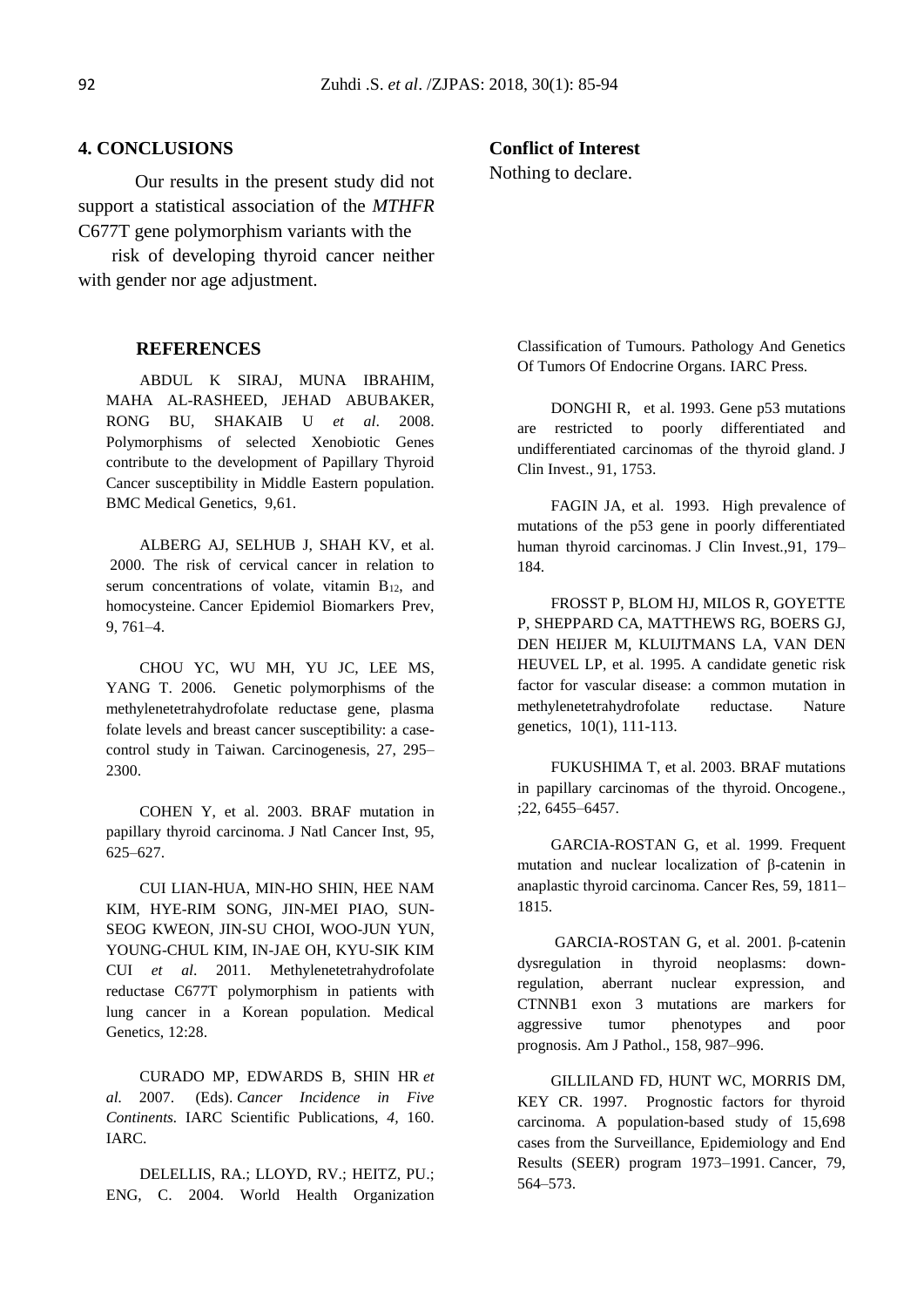HEMERLY JP, BASTOS AU, CERUTTI JM. 2010. Identification of several novel non-p. R132 IDH1 variants in thyroid carcinomas. Eur J Endocrinol,163, 747–755.

HOSSEINI M, HOUSHMAND M, EBRAHIMI A. 2011. MTHFR polymorphisms and breast cancer risk. Arch Med Sci, 7, 134–137.

HOU P, LIU D, XING M. 2007. Functional characterization of the T1799-1801del and A1799- 1816ins BRAF mutations in papillary thyroid cancer. Cell Cycle, 6:377–379.

HOWLADER, N., et al. 2007. SEER Cancer Statistics Review 1975–2009. National Cancer Institute. 2012. [online], http://seer.cancer.gov/csr/1975\_2009\_pops09

IRAQI CANCER REGISTRY. 2004. Results of Iraqi cancer registry 1976-2004. World health organization, Ministry of Health (WHO), Baghdad, lraq.

JAMIL A, et al. 2011. Global cancer statistics. CA Cancer J Clin, 61,69–90.

KALYANKUMAR C, JAMIL K. 2006. Methylenetetrahydrofolate Reductase (MTHFR) C677T and A1298C Polymorphisms and Breast Cancer in South Indian Population. International Journal of Cancer Research, 2, 143–151.

KILFOY BA, DEVESA SS, WARD MH, et al. 2009. Gender is an age-specific effect modifier for papillary cancers of the thyroid gland. Cancer Epidemiol. Biomarkers Prev,18,1092–1100. [\[PubMed\]](https://www.ncbi.nlm.nih.gov/pubmed/19293311)

KOHAAR I, KUMAR J, THAKUR N, HUSSAIN S, NIYAZ MK, et al. 2010. Homocysteine levels are associated with cervical cancer independent of methylene tetrahydrofolate reductase gene (MTHFR) polymorphisms in Indian population. Biomarkers.,15, 61–68.

Kotsopoulos J, Zhang WW, Zhang S, McCready D, Trudeau M, Zhang P, et al. .2008. Polymorphisms in folate metabolizing enzymes and transport proteins and the risk of breast cancer. Breast Cancer Res Treat; 112, 585–593.

LAMBROPOULOS AF, AGORASTOS T, FOKA ZJ, CHRISAFI S, CONSTANTINIDIS TC, *et al*. 2003. Methylenetetrahydrofolate reductase polymorphism C677T is not associated to the risk of cervical dysplasia. Cancer Letters, 191, 187–191 .

LANGEVIN SM, LIN D, MATSUO K, GAO CM, TAKEZAKI T, STOLZENBERG-SOLOMOM RZ, et al. 2009. Review and pooled analysis of studies on MTHFR C677T polymorphism and esophageal cancer. Toxicol Lett, 184, 73–80.

LAVERDIERE C, CHIASSON S, COSTEA I, MOGHRABI A, KRAJINOVIC M. 2002. Polymorphism G80A in the reduced folate carrier gene and its relationship to methotrexate plasma levels and outcome of childhood acute lymphoblastic leukemia. Blood, 100,3832–4.

LEE SA, KANG D, NISHIO H, LEE MJ, KIM DH, HAN W, et al. Methylenetetrahydrofolate reductase polymorphism, diet, and breast cancer in Korean women. Exp Mol Med, 36, 116–121.

LUND E, GALANTI MR. 1999. Incidence of thyroid cancer in Scandinavia following fallout from atomic bomb testing: an analysis of birth cohorts. Cancer Causes Control, 10:181–7.

MACIS D, MAISONNEUVE P, JOHANSSON H, BONANNI B, BOTTERI E, IODICE S, et al. 2007. Methylenetetrahydrofolate reductase (MTHFR) and breast cancer risk: a nested-case-control study and a pooled metaanalysis. Breast Cancer Res Treat, 106,263–271.

MATSUO K, HAMAJIMA N, SUZUKI R, OGURA M, KAGAMI Y, TAJI H, YASUE T, MUELLER NE, NAKAMURA S, SETO M, MORISHIMA Y, TAJIMA K. 2004. Methylenetetrahydrofolate reductase gene (MTHFR) polymorphisms and reduced risk of malignant lymphoma. Am J Hematol,77,351–7

MIR MM, DAR JA, DAR NA, DAR MS, SALAM I. 2008. Combined impact of polymorphism of folate metabolism genes; glutamate carboxypeptidase, methylene tetrahydrofolate reductase and methionine synthase reductase on breast cancer susceptibility in Kashmiri women. Int J Health Sci, ; 2, 3–14.